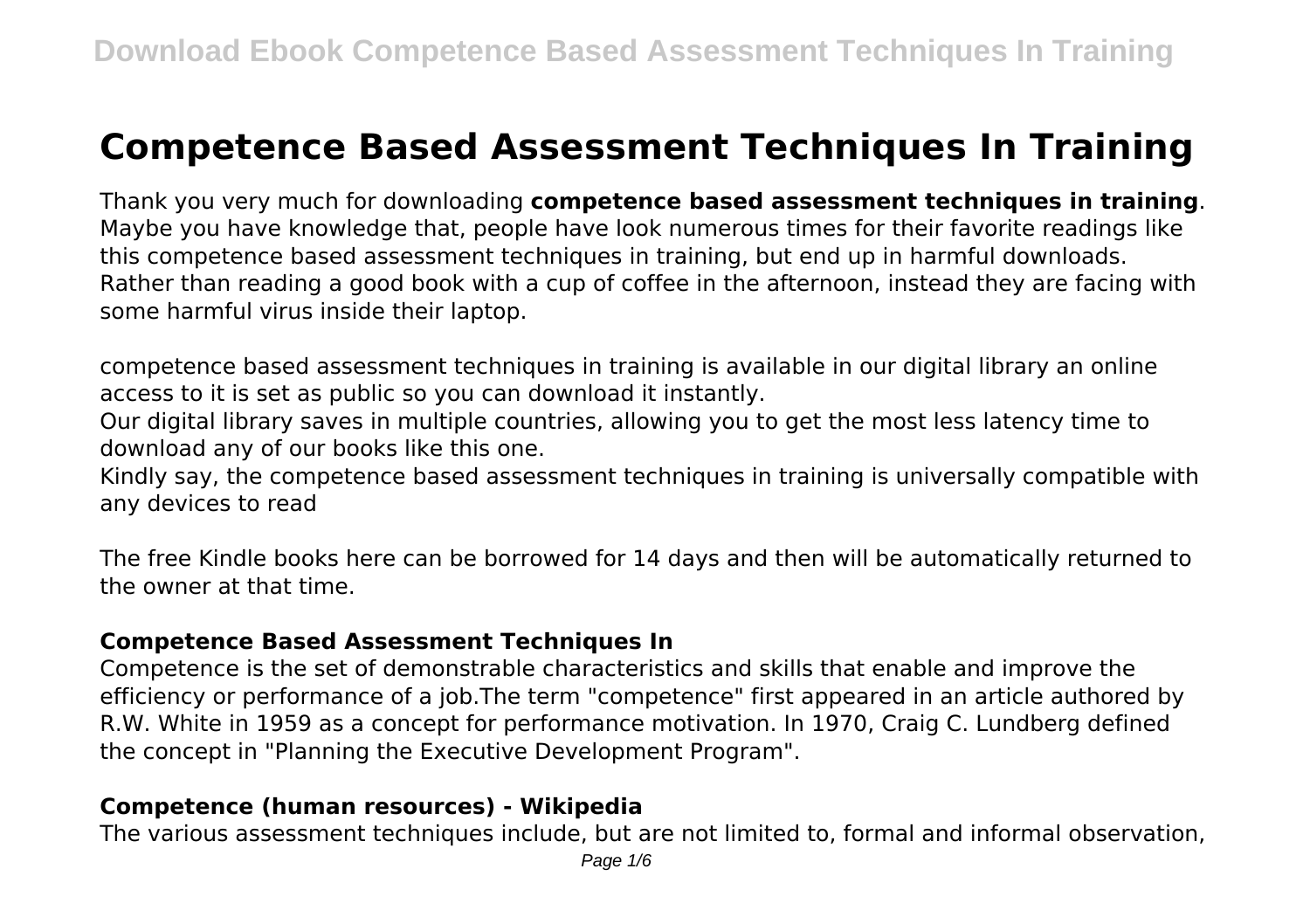qualitative analysis of pupil performance and products, paper-and-pencil tests, oral questioning, and analysis of student records. The assessment competencies included here are the knowledge and skills critical to a teacher's role as educator.

#### **Standards for Teacher Competence in Educational Assessment ...**

Therapist competence. Therapy quality needs to be distinguished from therapist competence, the latter notion referring to an attribute of a therapist, not a treatment.Therapist competence in this context may be defined as "the extent to which a therapist has the knowledge and skill required to deliver a treatment to the standard needed for it to achieve its expected effects."

### **Therapist competence, therapy quality, and therapist training**

School-based Assessment (SBA) was first proposed in the Reform Proposals for the Education System in Hong Kong, published in September 2000. According to the proposal, the modes, content and the assessment methods of public examinations should be reviewed (p. 44). A "corecompetence" approach, similar to criterion-referencing, will be adopted ...

#### **School-based assessment - Wikipedia**

Theoretical knowledge includes e-SRH theory learning and scenario-based discussions with your trainer. The experienced practitioner must demonstrate competence in insertion on a model uterus before competence is assessed in live patients. The candidate must provide details and dates of previous relevant training or experience.

# **Letter of Competence Intrauterine Techniques (LoC IUT) - FSRH**

Self-assessment may reveal where a clinician is along the continuum of cultural competence. See ASHA's Cultural Competence Assessment tool. Specific steps in the development of cultural competence are identified based on a clinician's location along the cultural competence continuum,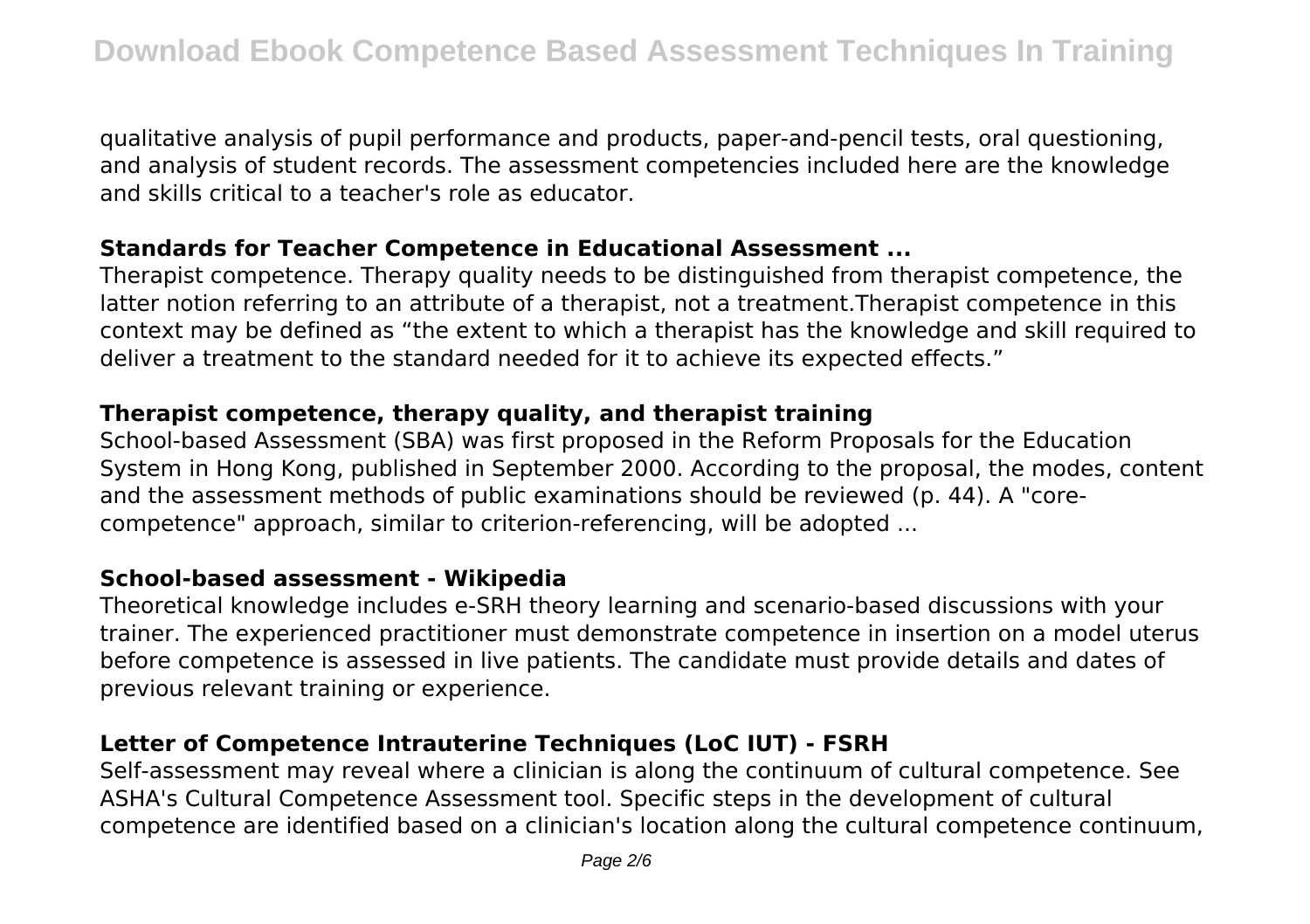the essential characteristics of the culturally competent ...

# **Cultural Competence - ASHA**

The assessment can come directly from a textbook (e.g., a chapter test), or it can involve the use of probes or other types of direct assessment. Curriculum-based assessment results can be used to develop instructional goals and to evaluate the student's progress in developing competence with the language of the curriculum.

# **Assessment Tools, Techniques, and Data Sources**

Social competence, based on peer and teacher ratings, was measured at both the initial assessment and when children were 5- to 6 years old. Using structural equation modeling of latent variables, results demonstrated that the interaction of emotional expressiveness and emotion regulation at ages 3 and 4 significantly predicted social competence ...

# **The importance of emotional competence and self-regulation ...**

This unit describes the skills and knowledge required to implement an assessment plan, and gather quality evidence to assess the competence of a candidate using compliant assessment tools. It applies to teachers, trainers and assessors in enterprises and registered training organisations (RTOs) and those providing assessment advisory services.

# **training.gov.au - TAEASS402 - Assess competence**

Experts discuss assessment in competency-based medical education ... tools to effectively assess competence and give useful feedback to those being assessed. ... effective assessment techniques ...

# **Experts discuss assessment in competency-based medical ...**

Page 3/6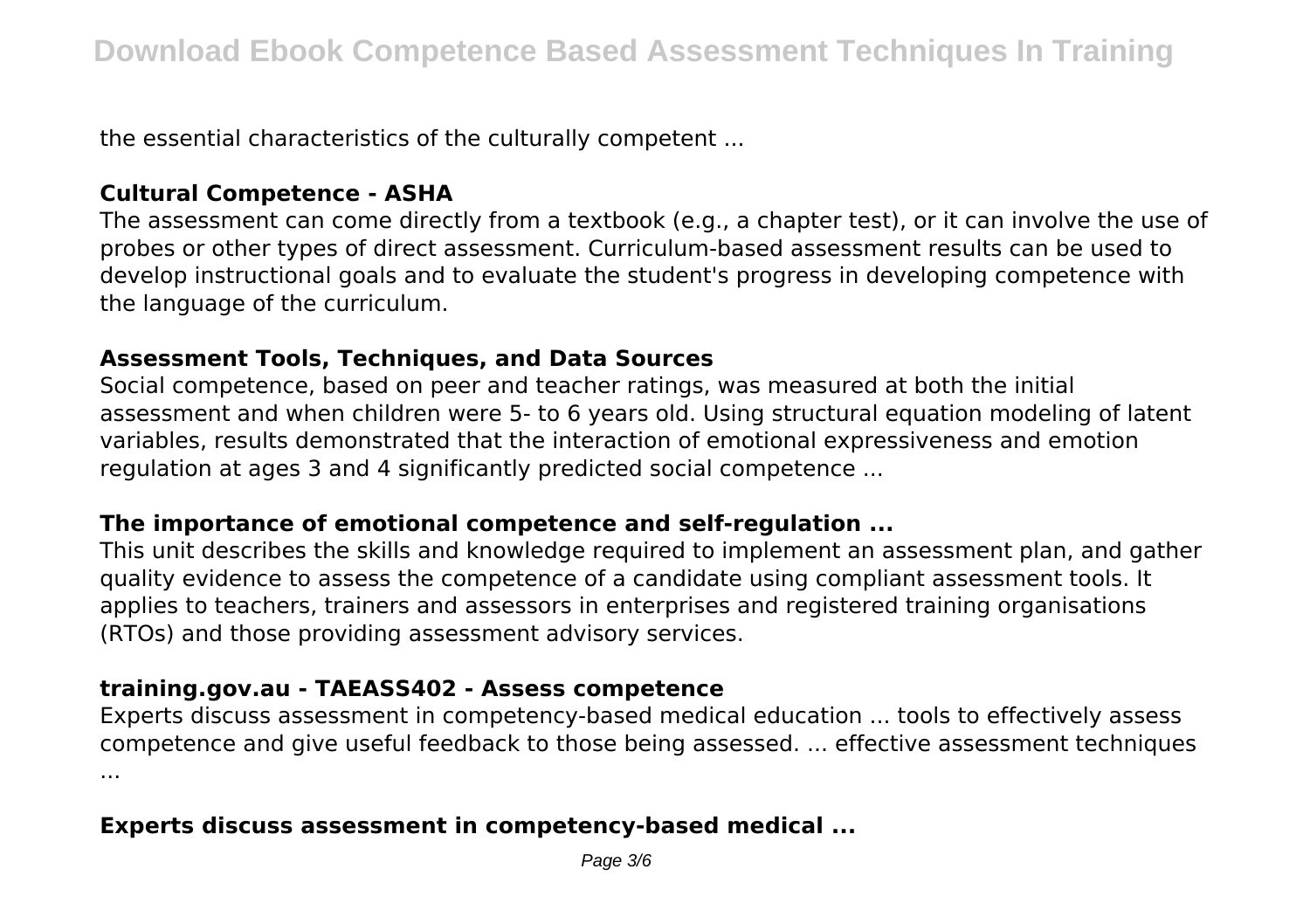Assessment decisions for learning outcomes 2 and 3 (competence) must be made based on evidence generated during the learner's normal work activity. Any knowledge evidence integral to these learning outcomes may be generated outside of the work environment, but the final assessment decision must be within the real work environment.

# **Unit 31: Provide Support to Manage Pain and Discomfort**

Students engage in field assignments and activities that are used to assess student performance on these behaviors. In the overall MSW curriculum, each competency must be assessed in two different ways, with one assessment based on "demonstration of the competency in real or simulated practice situations" (CSWE, 2015, p.18).

# **Current Issue : The Field Educator**

The Workplace Based Assessment (WPBA) component of the MRCGP exam is designed to test GP trainees' capability in 13 key areas derived from the core RCGP curriculum statement 'Being a GP'. Capability means having the abilities, knowledge and skills necessary for professional practise. Our framework for WPBA is made up of 13 capabilities:

# **WPBA capabilities with IPUs**

mathematical and statistical techniques to the economics and pay back of the training. 8. Components of Competence Based Occupational Standards As different countries implemented competence based occupational standards, a number of different methods, techniques and formats were developed to express the standards.

# **Competence Standards for Technical and Vocational ...**

two decades. MOSAIC, a multipurpose, survey-based occupational analysis approach, is used to collect information from incumbents and supervisors on many occupations for a wide range of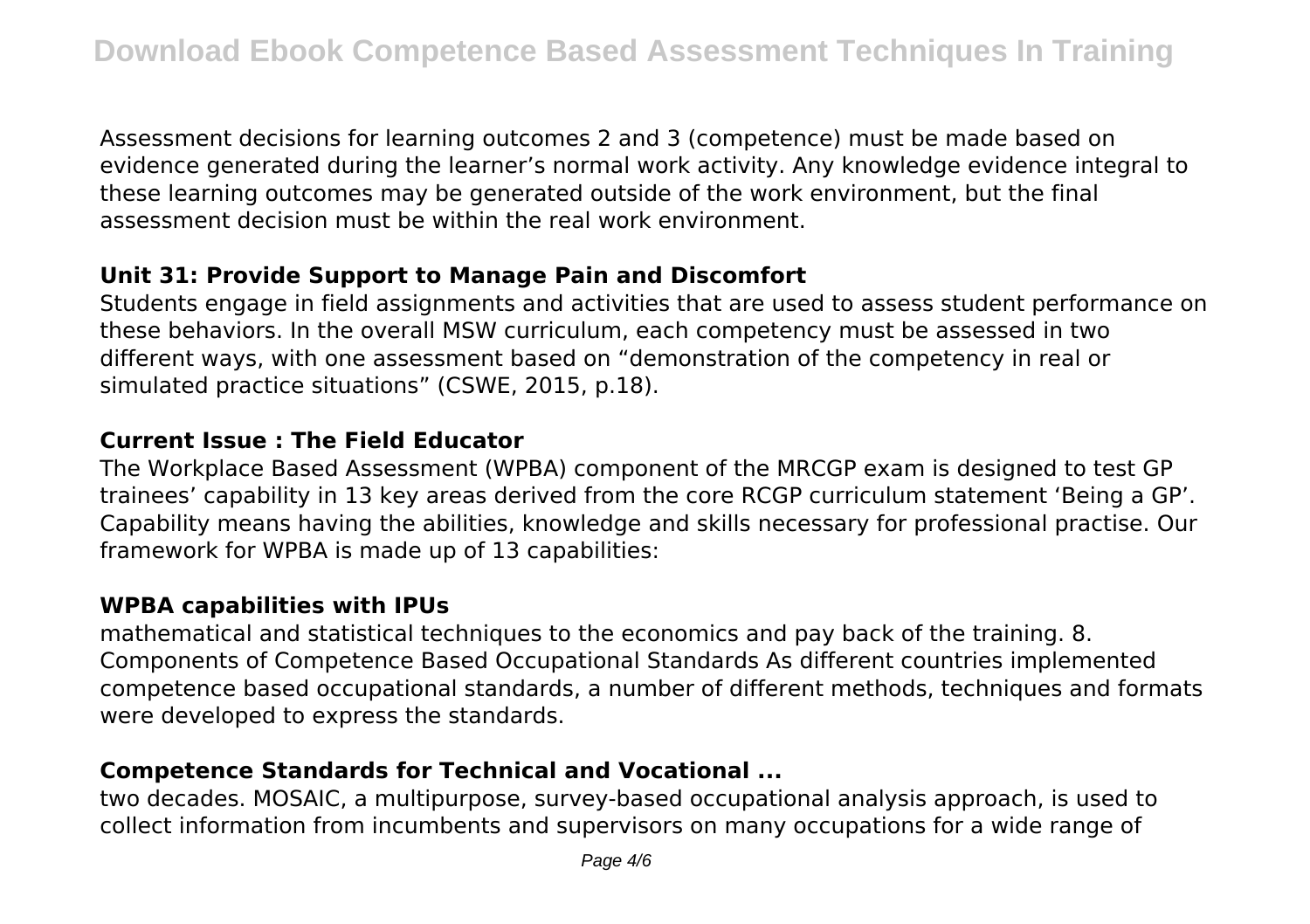human resource management functions. The competencies used in these MOSAIC studies are free and for your use.

#### **a New Day for Federal Service - OPM.gov**

Selection of evaluation techniques Selection techniques: It should be chosen and the techniques based on relevant factors such as: • the objectives of the study; • the needs of decision makers; • the type of risk to be analyzed; • the magnitude of potential consequences. • the degree of competence and HR needs; • availability of ...

#### **Risk assessment techniques ISO 31010**

Assessment and evaluation are fundamental components of teaching and learning. Assessment is the process of collecting and documenting information on individual student learning, while evaluation is the process of analyzing, reflecting, summarizing and making decisions based on this information. The purpose of assessment is to inform teaching

#### **Assessment Techniques and Tools for Documentation**

based entirely on Improving Cultural Competence, Number 59 in the Treatment Improvement Protocol (TIP) series. Users of the Quick Guide are invited to consult the primary source, TIP 59, for more information and a complete list of resources for improving cultural competence. To order a copy of TIP 59 or to access it

# **Improving Cultural Competence Quick Guice for Clinicians ...**

focus your assessment on your practice as a whole and on the competencies which are directly related to your role and responsibilities. Use the following rating assessment scale to complete your assessment for each competency, and select your level of competence based on the scale provided. Rating Assessment Scale 1.